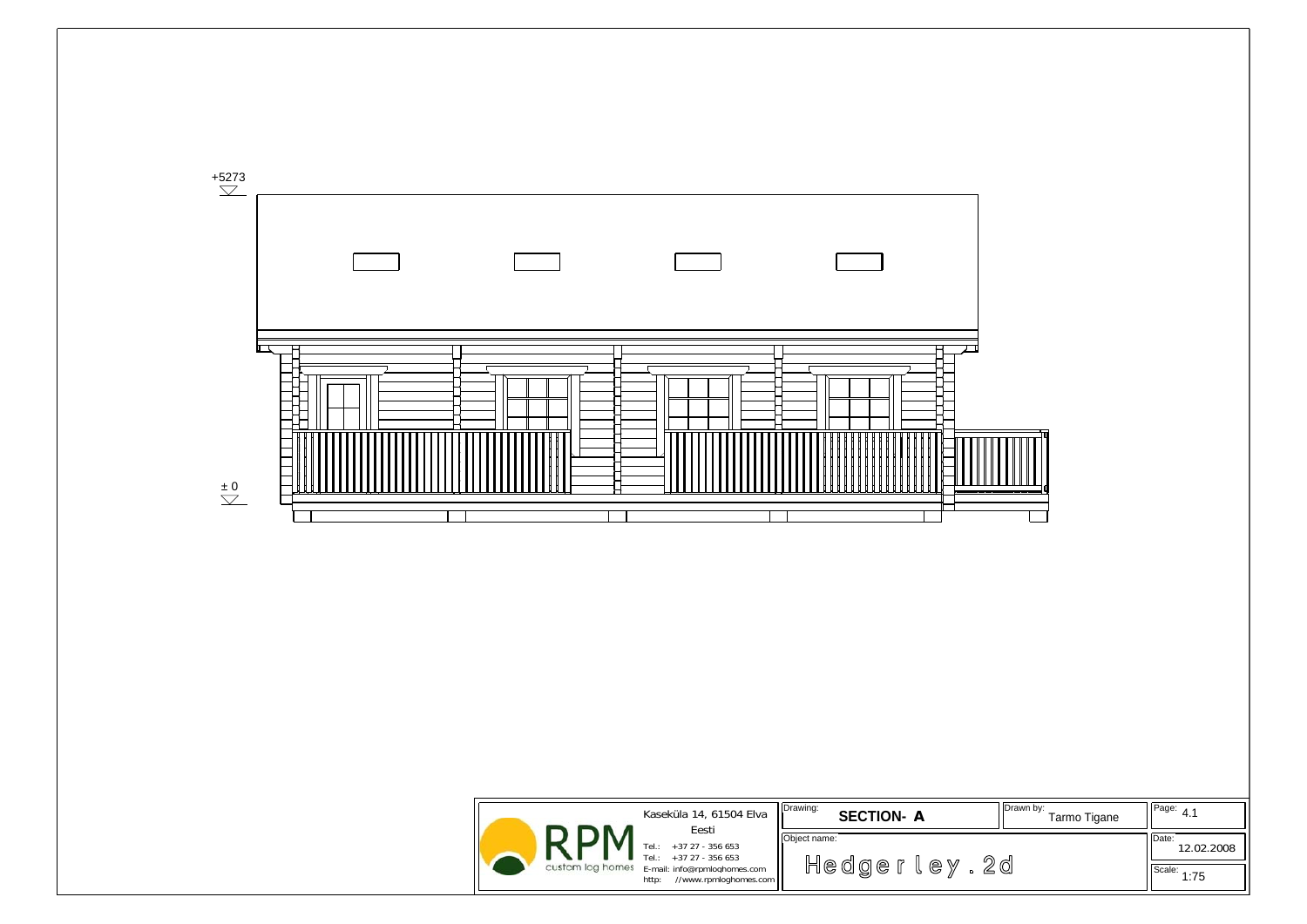

|                  | Kaseküla 14, 61504 Elva<br>Eesti                                 | Drawing:           | <b>SECTION-B</b> |  | Drawn by:<br>Tarmo Tigane | $H_{\text{Page:}}$ 4.1.1 |
|------------------|------------------------------------------------------------------|--------------------|------------------|--|---------------------------|--------------------------|
|                  | $+37$ 27 - 356 653<br>Tel.:<br>TeL:<br>$+37$ 27 - 356 653        | Object name:<br>2d |                  |  |                           | Date:<br>12.02.2008      |
| custom log homes | E-mail: info@rpmloghomes.com<br>//www.rpmloghomes.com  <br>http: |                    | Hedger<br>l e y  |  | Scale:<br>1:75            |                          |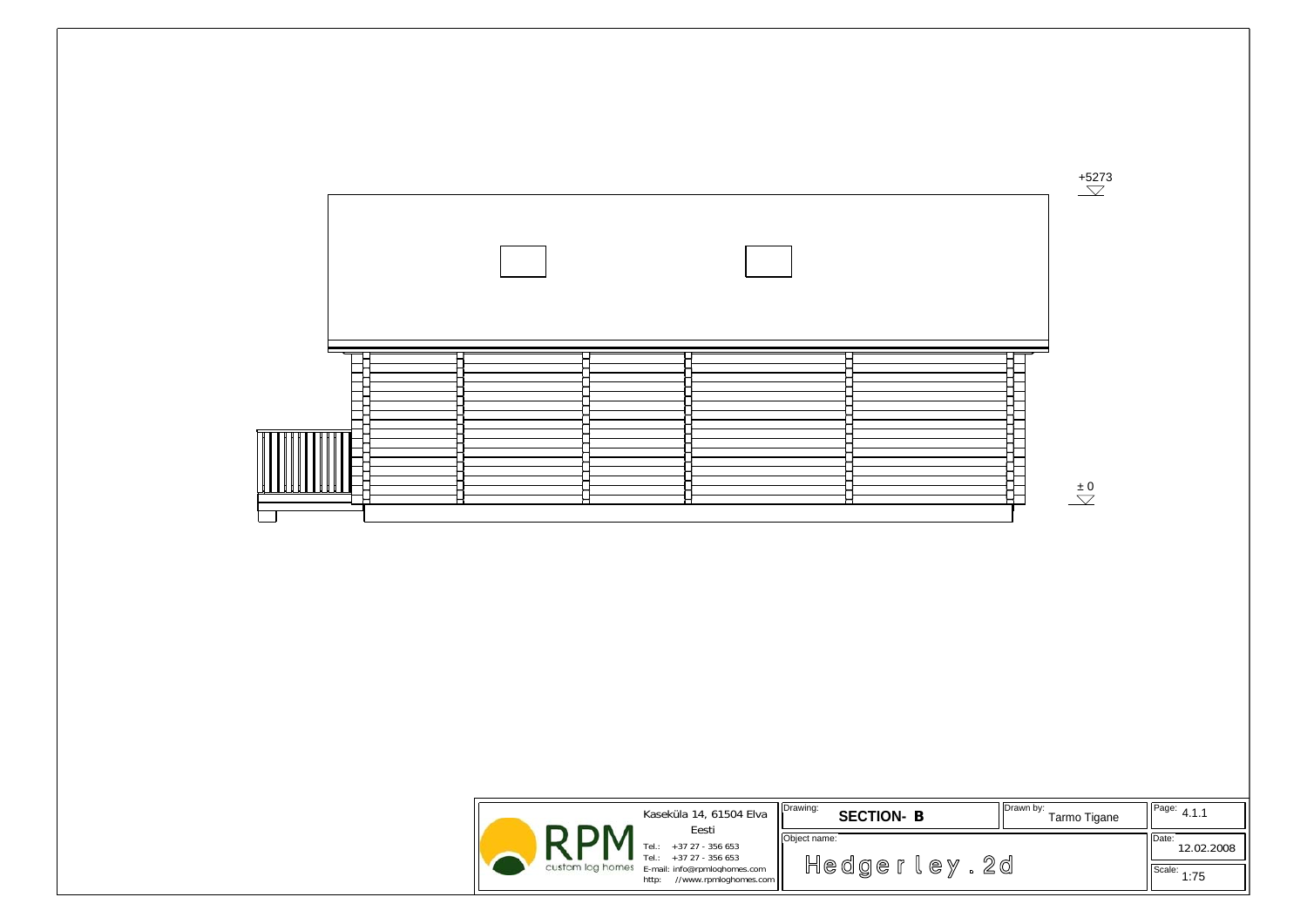

| Kaseküla 14, 61504 Elva<br>Eesti                                                                                                                 | Drawing:<br><b>SECTION-C</b>         | I IDrawn by:<br><sup>I</sup> IPage: $4.1.2$<br>Tarmo Tigane |
|--------------------------------------------------------------------------------------------------------------------------------------------------|--------------------------------------|-------------------------------------------------------------|
| +37 27 - 356 653<br>$Tel.$ :<br>Tel.:<br>$+37$ 27 - 356 653<br>custom log homes<br>E-mail: info@rpmloghomes.com<br>//www.rpmloghomes.com<br>http | Object name:<br>2 d<br>Hedger<br>e y | Date:<br>12.02.2008<br>IScale:<br>1:75                      |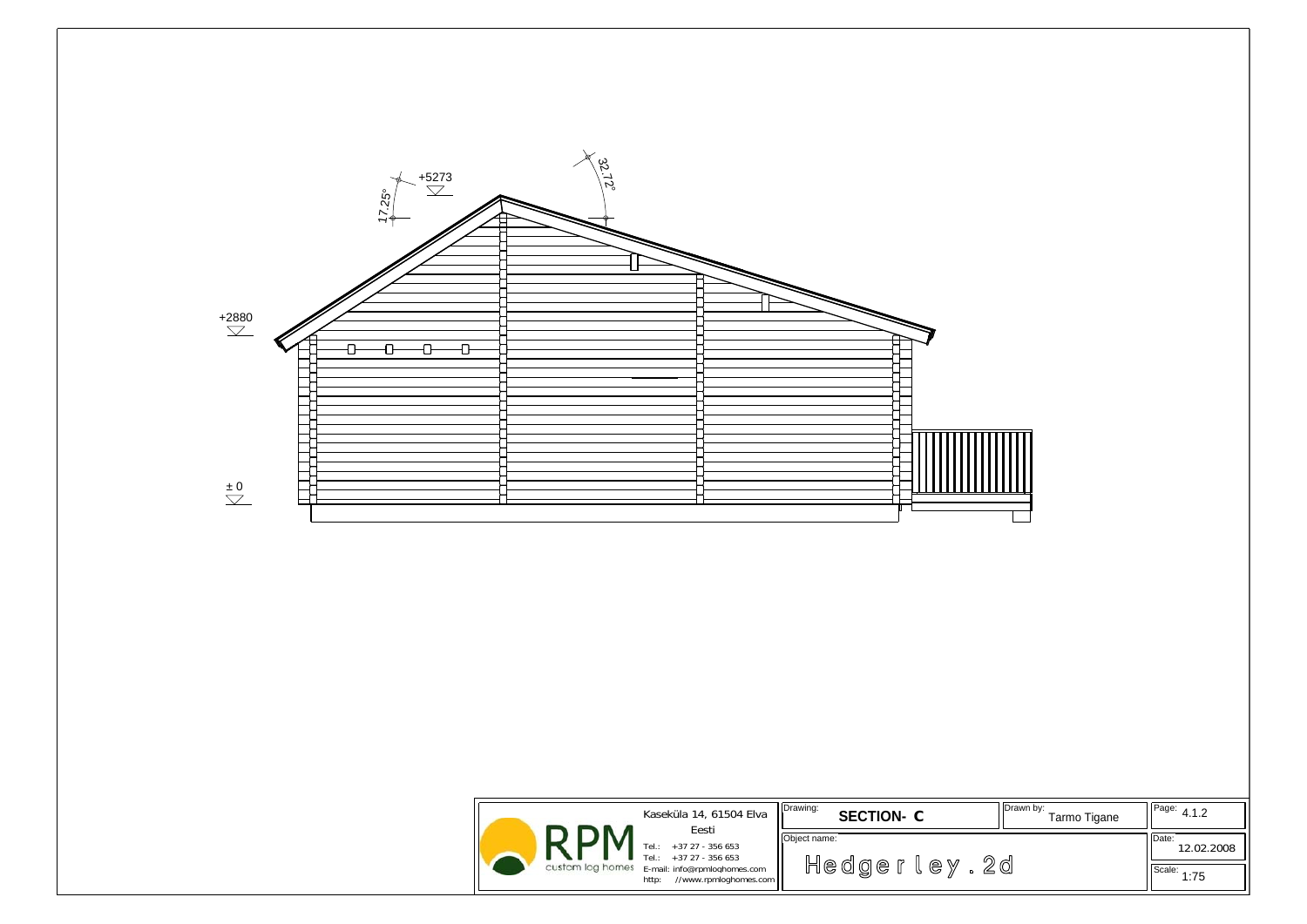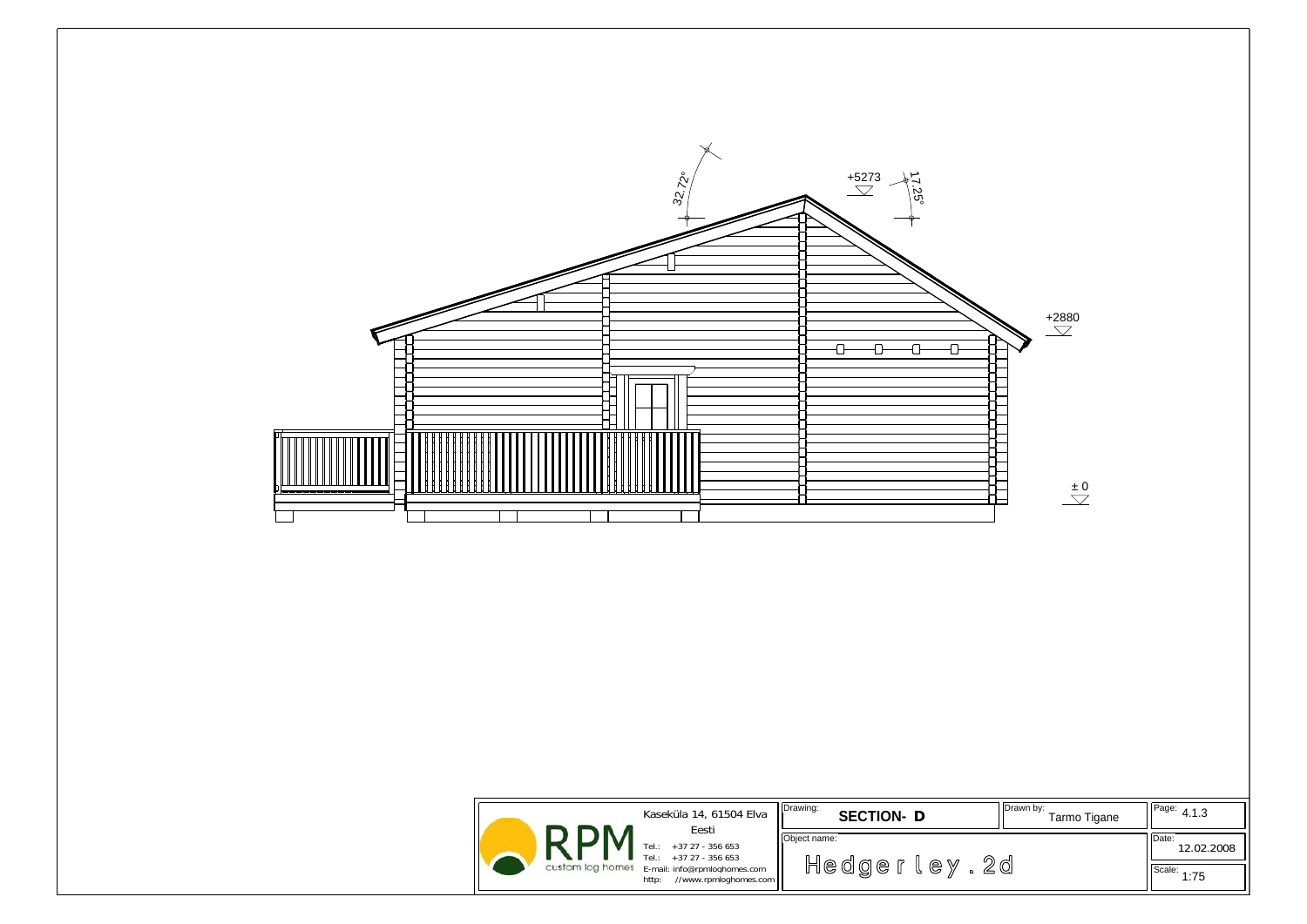